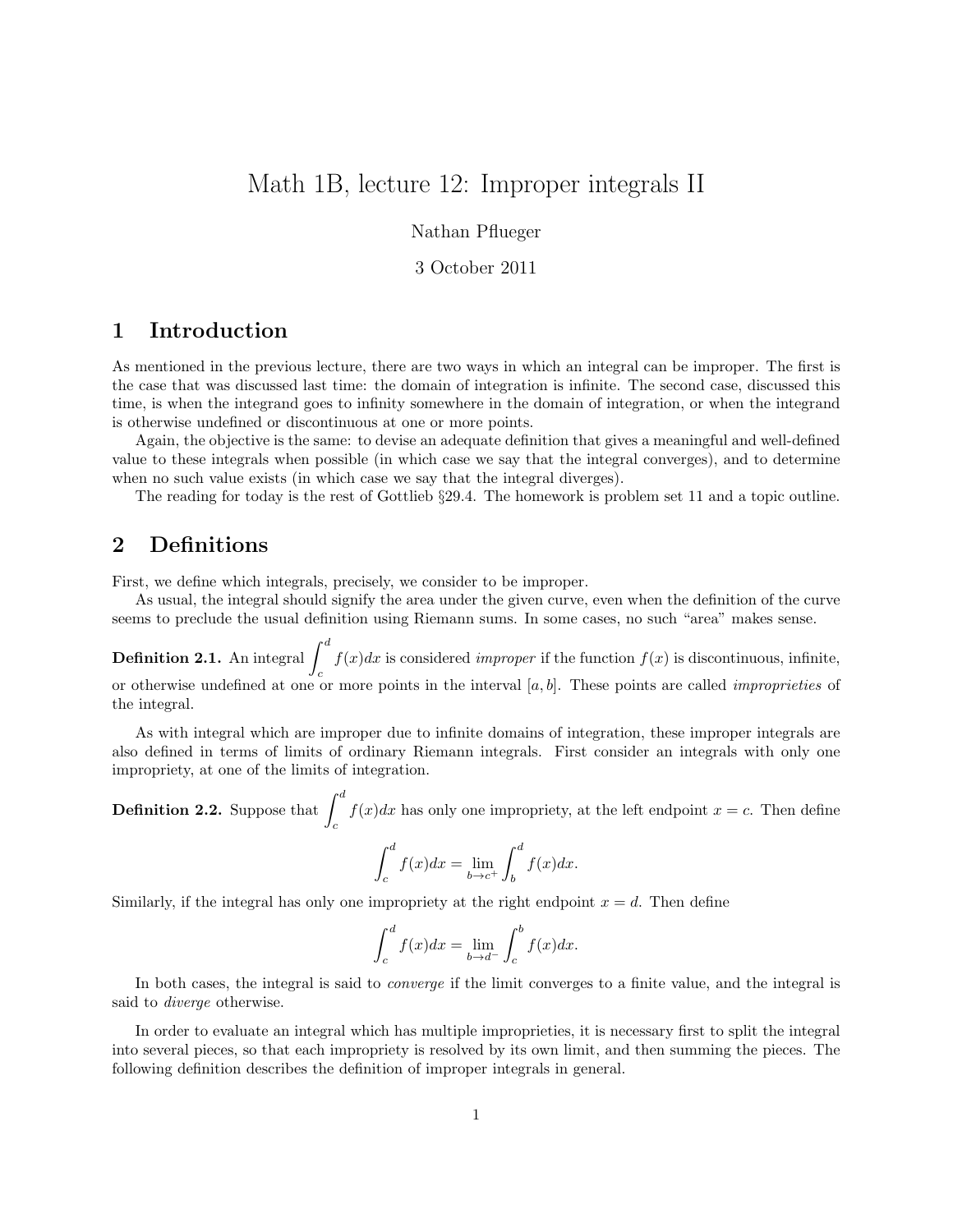Definition 2.3. An integral with multiple improprieties (and possibly with infinite domain of integration) is defined to be the sum of several improper integrals, each of the same function, but splitting the domain of integration into several pieces so that

- Each piece contains at most one impropriety, which is at one of the limits of integration, and
- Each piece whose interval is infinite has no improprieties and is infinite in at most one direction.

If all of the pieces converge, then the integral is said to converge and have value equal to the sum of the value of each piece. If any of the pieces diverges, then the integral is said to diverge.

Notice that this definition encompasses the case of integrals of the form  $\int_{-\infty}^{\infty} f(x)dx$ , which similarly must be split up into two integrals, each evaluated with a limit.

In this definition, it does not matter how this "splitting" is accomplished. It is worth considering why this is the case, but I will not elaborate on it here.

#### 3 Examples

Here are some examples of integrals which are improper due to the integrand going to infinity.

Example 3.1.  $\int_1^1$ 0  $\frac{1}{\sqrt{x}}dx$ The impropriety is at  $x = 0$ , where the integrand goes to infinity.

$$
\int_0^1 \frac{1}{\sqrt{x}} dx = \lim_{b \to 0^+} \int_b^1 \frac{1}{\sqrt{x}} dx
$$
  
\n
$$
= \lim_{b \to 0^+} [2\sqrt{x}]_b^1
$$
  
\n
$$
= \lim_{b \to 0^+} (2 - 2\sqrt{b})
$$
  
\n
$$
= 2.
$$

Observe that in this case, this area could also be calculated as  $1 + \int_1^{\infty} \frac{1}{y^2} dy$ , by slicing the area under the curve horizontally rather than vertically.

Example 3.2. 
$$
\int_{-1}^{1} \frac{1}{x} dx
$$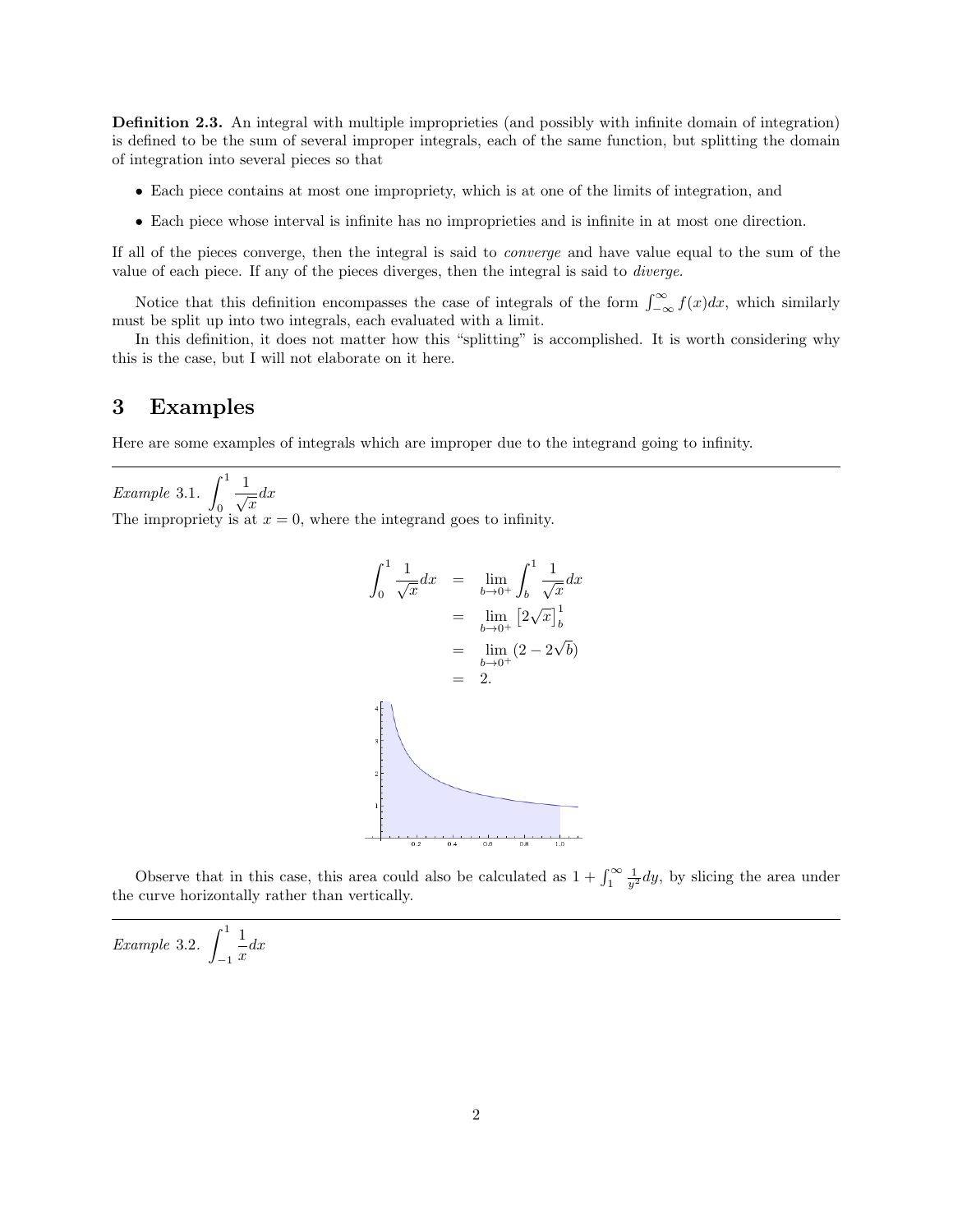The impropriety is at  $x = 0$ , so this must be split into two improper integrals.

$$
\int_{-1}^{1} \frac{1}{x} dx = \int_{-1}^{0} \frac{1}{x} dx + \int_{0}^{1} \frac{1}{x} dx
$$
  
\n
$$
= \lim_{b \to 0^{-}} \int_{-1}^{b} \frac{1}{x} dx + \lim_{b \to 0^{+}} \int_{b}^{1} \frac{1}{x} dx
$$
  
\n
$$
= \lim_{b \to 0^{-}} [\ln |x|]_{-1}^{b} + \lim_{b \to 0^{+}} [\ln |x|]_{b}^{1}
$$
  
\n
$$
= \lim_{b \to 0^{-}} \ln |b| - \lim_{b \to 0^{+}} \ln |b|
$$

Both of these limits diverge to infinity, so this integral diverges.

It is a reasonable question why the two halves do not simply "cancel" each other, and leave 0 as the value of the integral. The reason is that the arithmetic this would require is  $\infty - \infty = 0$ , which would lead to various problems. I will not dwell on this point here, but it is worth thinking about.

Example 3.3.  $\int_0^1$ 0  $ln x dx$ 

The impropriety here is at  $x = 0$ , where the integrand goes to negative infinity.

$$
\int_0^1 \ln x dx = \lim_{b \to 0^+} \int_b^1 \ln x dx
$$
  
=  $\lim_{b \to 0^+} [x \ln x - x]_b^1$   
=  $\lim_{b \to 0^+} b \ln b - \lim_{b \to 0^+} (1 - b)$   
=  $\lim_{b \to 0^+} b \ln b - 1$   
= -1.

In the final step, it is necessary to evaluate the limit  $\lim_{b\to 0^+} b \ln b$ , which is equal to 0 (for example, using l'Hôpital's rule).



Note that by "slicing horizontally," this area could also be calculated equally well as  $-\int_{-\infty}^{0} e^{y} dy$ .

Example 3.4.  $\int_0^1$ 0  $x^p dx$ , where p is some constant.

Of course, the answer will depend on p. For  $p \ge 0$ , there is no impropriety, and the value of the integral is easily calculated to be  $\frac{1}{p+1}$ .

For  $p < 0$ , there is an impropriety at  $x = 0$ . In this case, as long as  $p \neq -1$ :